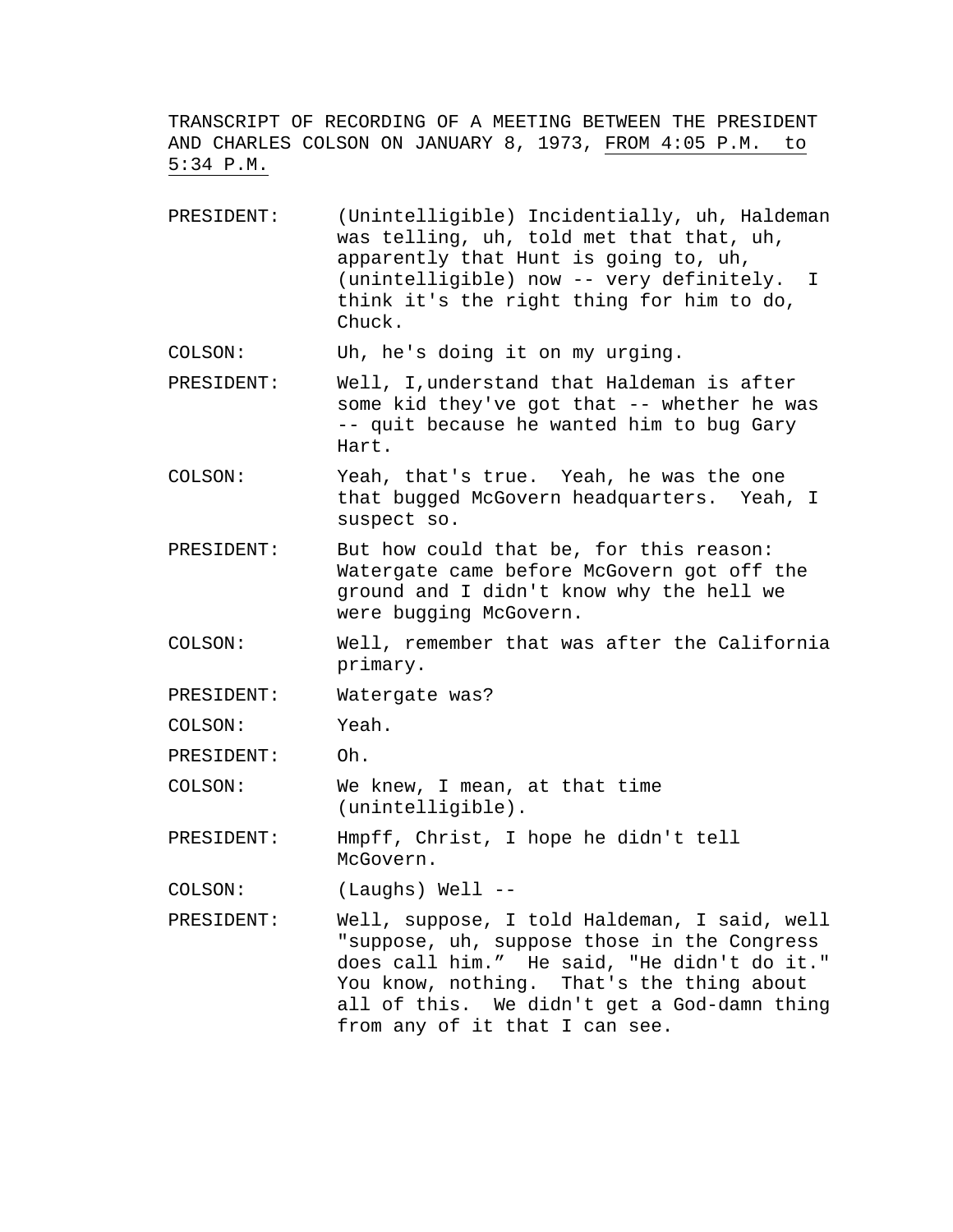COLSON: Well, apparently we did, of course, at Watergate mainly Hughes, and we knew.

PRESIDENT: I don't know. (Pause) Well, don't let it get you down.

COLSON: Oh hell no...

PRESIDENT: I know it's tough for, uh, for all of you, you, Bob, John, and the rest. We're just not gonna let it get us down. This is a battle, it's a fight, it's war and we just fight with a little, uh, you know, uh remember, uh, we'll cut them down one of these days. Don't you agree?

COLSON: I do. I, the only thing I hope is that the trial -- apparently Liddy is going to go the trial.

UNIDENTIFIED: (Unintelligible).

PRESIDENT: Uh, not now.

COLSON: That's probably a good thing because the only one who's in a, is in a very desparate...

PRESIDENT: Sensitive position is Hunt.

- COLSON: ...and, uh, the others will just tell the truth and prove their case. But there is one advantage to it, there will be a hell of a lot of stuff that's come out.
- PRESIDENT: Yeah.
- COLSON: and there will be some counts that will not be, that will be dropped, I think, against Hunt at this point, and there will be appeals pending in the other cases. Now that has got to be (storage count] (Unintelligible). That makes it very, very--
- PRESIDENT: As long as this trial is going on, the Congress will keep its God-damn cotton-pickin' hands off that trial --
- COLSON: Well, it could be because obviously they will prejudice the defendants in this connection. You could get a, you could get a  $--$  it, it  $--$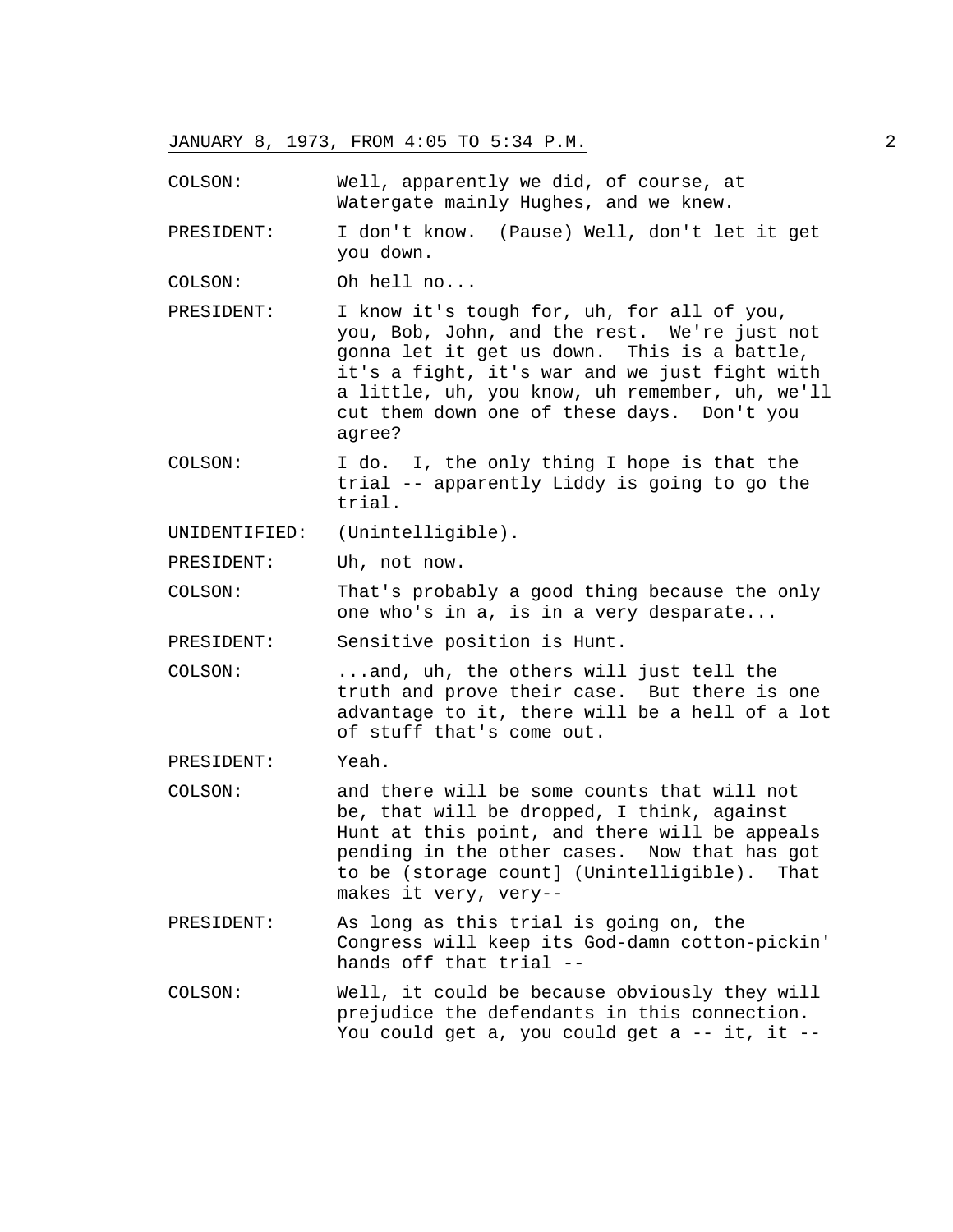COLSON a lot of this only comes out, out, this will

- (Continued) delay the Congress getting to the point where they could even immunize the witnesses. Uh, a question of prosecuting because of lack of rules of evidence and that kind of specifics, etc. Uh, and the only question we have hanging from it at all is the fact that (unintelligible) no Government reports, providing these guys did what they, what they, Ehrlichman.
- PRESIDENT: Well, first of all, they're going to make the Government prove its case, but none of them are going to testify, isn't that correct?
- COLSON: Correct.

PRESIDENT: Are they?

SEVERAL VOICES:(Unintelligible) McCord.

- COLSON: That's another subject McCord (Unintelligible) hanging on to (unintelligible).
- PRESIDENT: (Unintelligible) appeal for all these guys.
- COLSON: (Unintelligible).
- PRESIDENT: But you know, Chuck, it's something they all undertook knowing the risks. Right? Whatta they'd think?
- COLSON: I (unintelligible).

PRESIDENT: Did they think they'd get caught?

- COLSON: No, I don't think that at all, I think they thought that, uh -- well, practically, uh --
- PRESIDENT: The Democrats would drop it after the election? No?
- COLSON: I think they figured that, that these were all guys who, uh, CIA.

PRESIDENT: Yeah.

COLSON: And...

PRESIDENT: Yeah.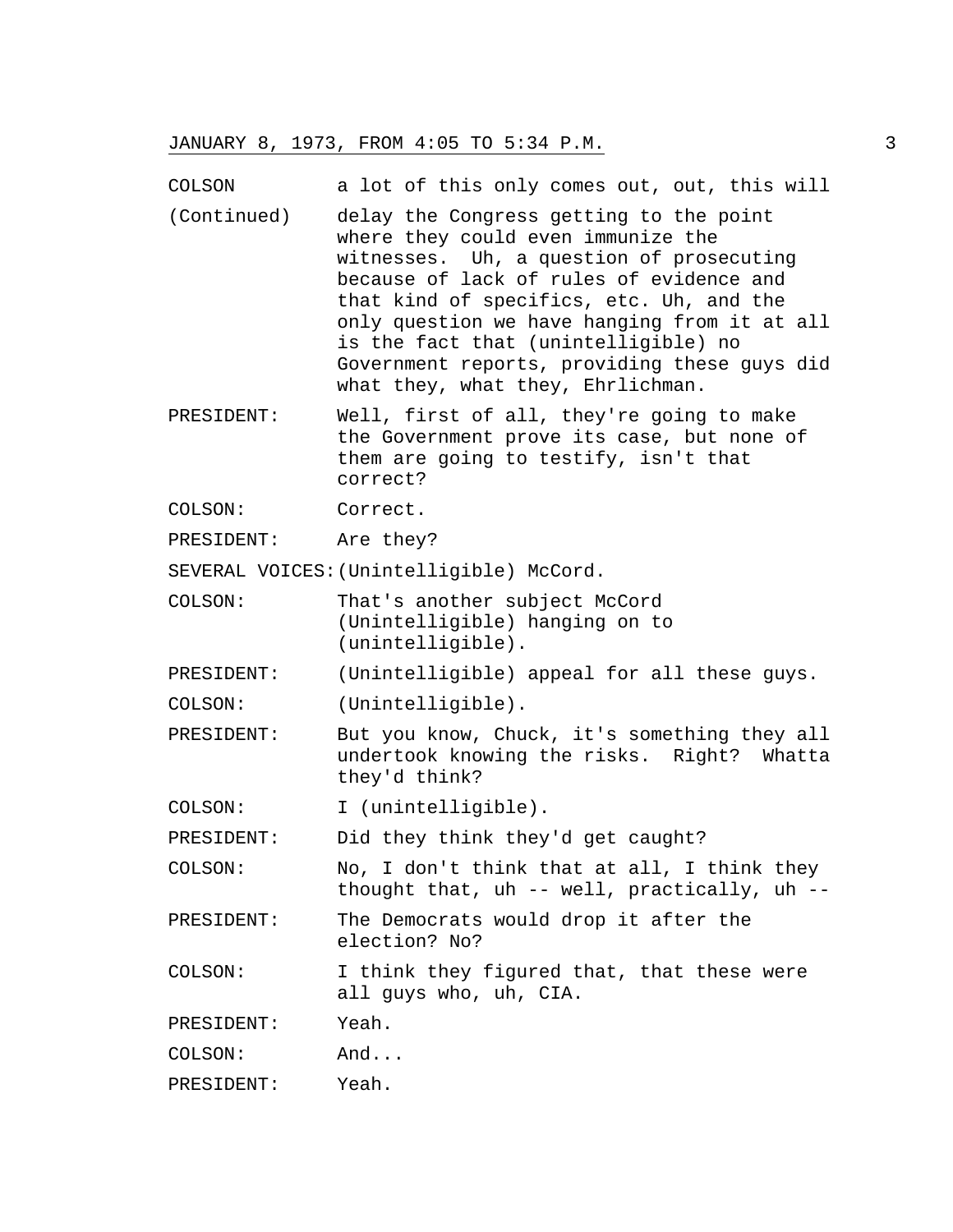COLSON: ...they all were taking orders from people like (unintelligible) acting on behalf of John Mitchell and others... (Unintelligible).

PRESIDENT: Mitchell would take care of them. (Unintelligible) How could he?

COLSON: Yeah.

PRESIDENT: No way.

- COLSON: That's, that's what they were -- Hunt's lawyer, he said he thought he, Hunt, objected to it violently because of the way Liddy handled the job. He said Liddy ordered him into Watergate. (Unintelligible) He said he didn't want any part of it. So we won't have to. But, he and Hunt may recognize...
- PRESIDENT: Well, I'm glad that you [chose the twenty fifth]? (unintelligible) because basically I, uh, question of clemency .... Hunt's is a simple case. I mean, uh, after all, the man's wife is dead, was killed; he's got one child that has...

COLSON: Brain damage from an automobile accident.

PRESIDENT: That's right.

COLSON: (Unintelligible) one of his kids.

PRESIDENT: We'll build, we'll build that son-of-a-bitch up like nobody's business. We'll have Buckley write a column and say, you know, that he, that he should have clemency, if you've given 18 years of service.

COLSON: (Unintelligible). We'll write one.

PRESIDENT: That's what we'll do.

COLSON: He served under Hunt in CIA, of course. (Unintelligible).

PRESIDENT: We'll call him after, after. That's that's it. It's on the merits. I would have difficulty with some of the others.

COLSON: Oh, yeah.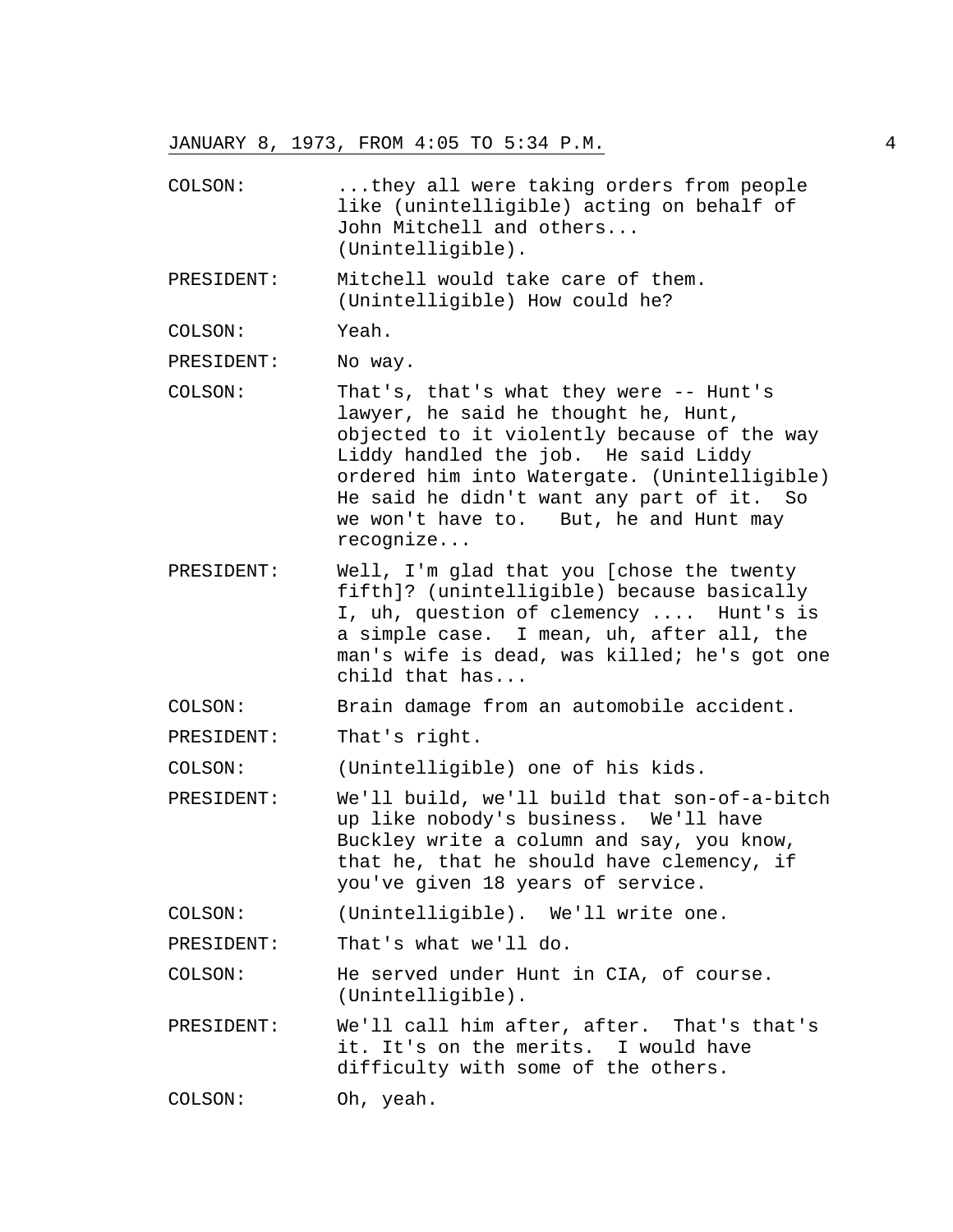PRESIDENT: You know what I mean.

COLSON: Well, the others aren't going to get the same...Aren't...The vulnerabilities are different with the others also.

PRESIDENT: Are they?

COLSON: Yeah.

PRESIDENT: Why?

COLSON: Well because, uh, Hunt and Liddy did the work. The others didn't know anything direct that is (Unintelligible). bankrupt today.

PRESIDENT: Uh, well, I think I agree, but you know --

COLSON: See, I don't give a damn if they (laughs) spend five years in jail in the interim.

PRESIDENT: Oh, no.

COLSON: What I want of course, they took that attitude

PRESIDENT: They took that application because...

COLSON: I mean they can't hurt us. Hunt and Liddy were direct guardians of the meetings, discussions are very incriminating for us. More important that they.

PRESIDENT: Liddy is pretty tough.

COLSON: Yeah, he is, he is, apparently one of these guys who's a masochist, he, uh, he enjoys punishing himself. That's okay, as long as he remains stable. I think, he's tough.

PRESIDENT: Yeah.

COLSON: He's an ideologue, not the kind who (unintelligible).

PRESIDENT: (Unintelligible). Let's not hope by God --

COLSON: Yeah.

PRESIDENT: Jesus.

COLSON: (Unintelligible). Good neal they right wing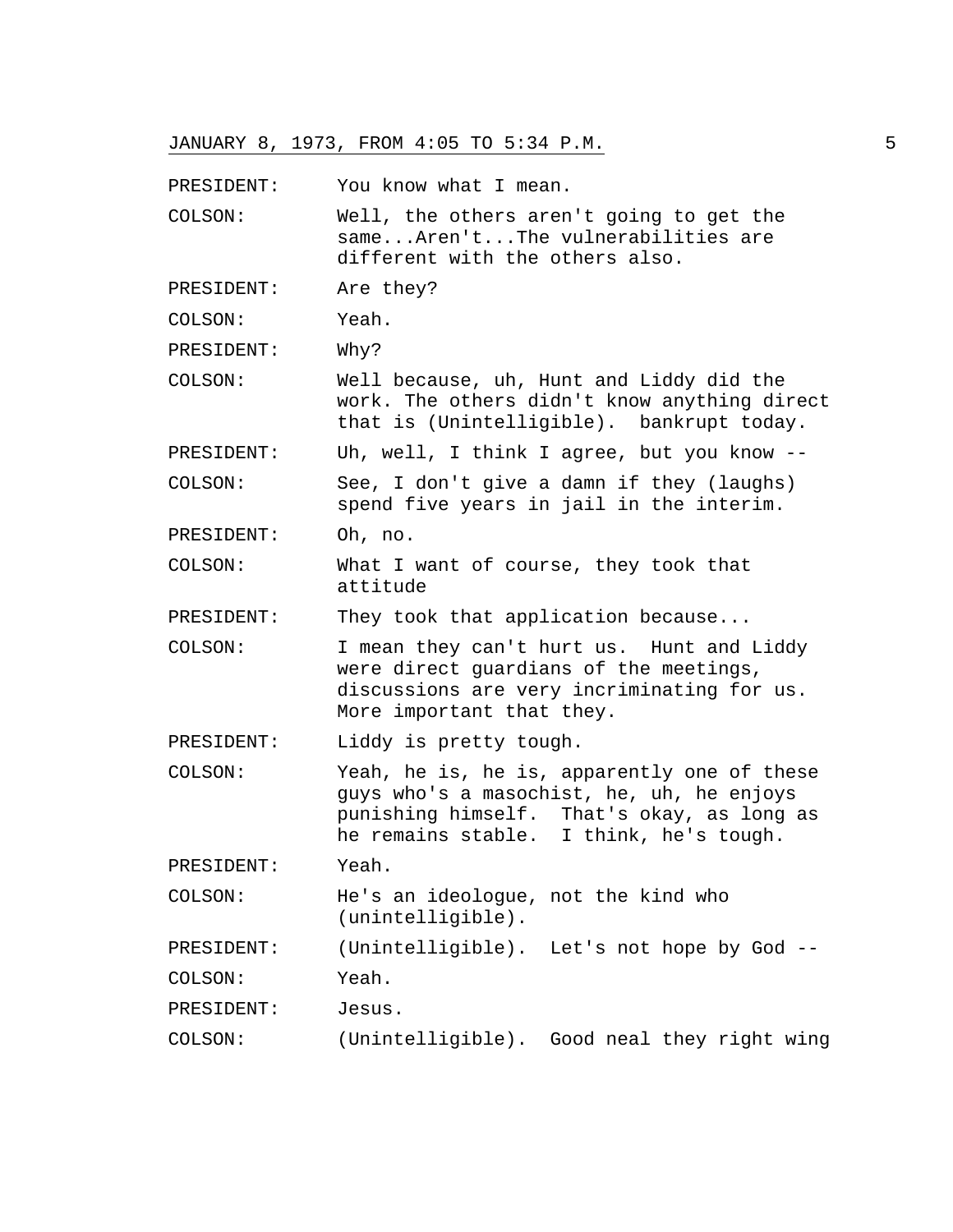- PRESIDENT: (Unintelligible). Well, it's the last day I'm fifty nine. (Unintelligible). (Privileged material delected)
- PRESIDENT: I wrote a little note to Ed Williams, his offer -- about his offer to go the game, and that sort of thing, a nice little note.
- COLSON: What the hell does he want?

PRESIDENT: Would you be bugged if I see him?

COLSON: No, the guys won't see him He hasn't set the, he hasn't set the, uh (unintelligible).

PRESIDENT: Now, I assume, Chuck --

COLSON: Yeah, he is coming.

PRESIDENT: Yeah.

COLSON: He wanted, he wanted to come in at 3:30 today, uh --

PRESIDENT: That's right. I, I thought it would be good.

COLSON: And, uh, the chest's open all day long. Chris, Chris said that he got drunk 'cause he was, he was...

- PRESIDENT: He does look like (unintelligible) of the Irish, remember?
- COLSON: Yeah, and he was lamenting the fact that he ever took the Watergate case out with him because he said he missed that -- it ruined his chances of getting appointed to the Supreme Court.

PRESIDENT: Well maybe he has a good chance for it. (Pause) Now, you know what I mean?

COLSON: That's what he wants.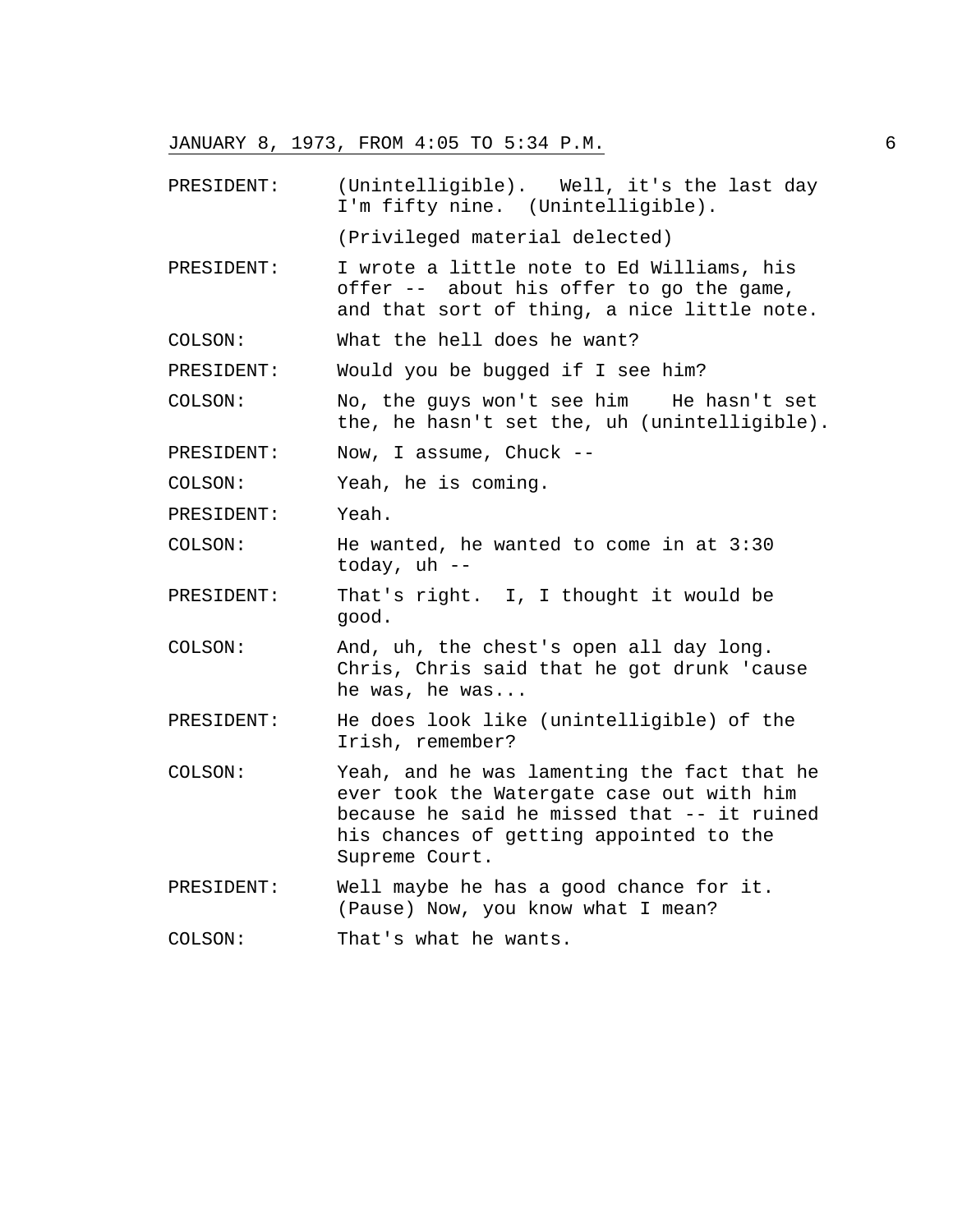| PRESIDENT: | Well, you could, you could point out, you<br>know, the fact that, uh, the fact that, uh,<br>if they make a, uh, make some mental notes<br>(unintelligible) what the hell<br>(unintelligible). When you get to Presidents<br>have alwaysBobby Baker, say you want the<br>facts. (Unintelligible). Let's face it the<br>Johnson (unintelligible). Democratic Party<br>and all that, and frankly that, the<br>President is sort of puzzled sort of that<br>they seem to take the Watergate as a<br>vendatta. It's not --, I'm not angry you<br>understand, because you've got to represent<br>the client. Just was puzzled by it. And<br>they got word that, uh, they got out before<br>(unintelligible) much really happened. Good<br>get the point? |
|------------|----------------------------------------------------------------------------------------------------------------------------------------------------------------------------------------------------------------------------------------------------------------------------------------------------------------------------------------------------------------------------------------------------------------------------------------------------------------------------------------------------------------------------------------------------------------------------------------------------------------------------------------------------------------------------------------------------------------------------------------------------|
| COLSON:    | That, that, I think that I                                                                                                                                                                                                                                                                                                                                                                                                                                                                                                                                                                                                                                                                                                                         |
| PRESIDENT: | (Unintelligible).                                                                                                                                                                                                                                                                                                                                                                                                                                                                                                                                                                                                                                                                                                                                  |
| COLSON:    | The thing I'm sure he recognizied is that<br>the Watergate matter was completely out of<br>this control. That 's his (unintelligible).                                                                                                                                                                                                                                                                                                                                                                                                                                                                                                                                                                                                             |
| PRESIDENT: | Yeah.                                                                                                                                                                                                                                                                                                                                                                                                                                                                                                                                                                                                                                                                                                                                              |
| COLSON:    | He only gets to the civil side. He can't --<br>there's nothing now that he can do with the<br>Watergate.                                                                                                                                                                                                                                                                                                                                                                                                                                                                                                                                                                                                                                           |
| PRESIDENT: | Yeah.                                                                                                                                                                                                                                                                                                                                                                                                                                                                                                                                                                                                                                                                                                                                              |
| COLSON:    | Uh, and he realizes we've had wild publicity<br>adverse to what the jury (unintelligible)<br>they could indict him. Right?<br>(Unintelligible).                                                                                                                                                                                                                                                                                                                                                                                                                                                                                                                                                                                                    |
| PRESIDENT: | (Unintelligible) but, uh, let him feel<br>there's no hard feelings, we don't have hard<br>feelings, but that's the -- we can handle<br>people. I, I, I'm a great believer in just<br>being, you know --                                                                                                                                                                                                                                                                                                                                                                                                                                                                                                                                            |
| COLSON:    | He wants to (unintelligible).                                                                                                                                                                                                                                                                                                                                                                                                                                                                                                                                                                                                                                                                                                                      |
|            |                                                                                                                                                                                                                                                                                                                                                                                                                                                                                                                                                                                                                                                                                                                                                    |

PRESIDENT: How is he?

COLSON: (Unintelligible).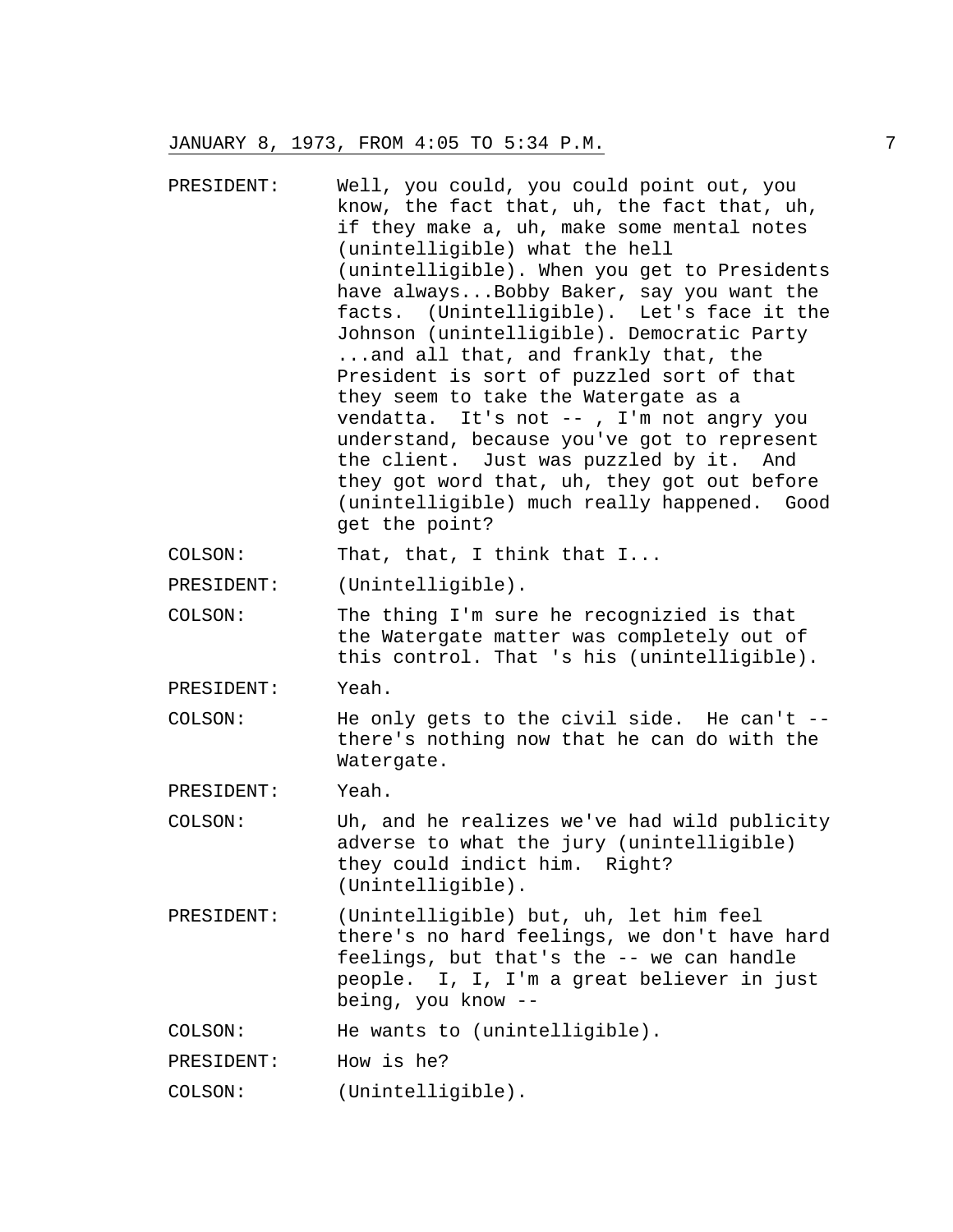- PRESIDENT: Anyway the point is that, uh, you want to see him for other -- that, uh, you never know, we've got to play every string we've got here, don't you agree?
- COLSON: Absolutely.

PRESIDENT: Think he's worth seeing?

COLSON: (Unintelligible) definitely see him. No problem with that.

PRESIDENT: He is a friend of the, uh, soothsayer...Mitchell.

COLSON: Mitchell.

- PRESIDENT: She signed his letter, you know. That's how we got the letter, and, uh, it's obvious that, uh, that, uh, he's trying to at least make a -- hold out some sort of a (unintelligible).
- COLSON: oh, absolutely, absolutely. Because the, the way that really came about is he called, uh me and asked if she could run it over and give it to him. Send it over I told him, I said "Forget it." I said (unintelligible) I don't know what you've got. I'm glad I gave it to him. But, I did call him, him back and I said, you know, "Be glad to have you drop by and say hello to people." He just said, "Set a time. He couldn't believe that George (unintelligible).
- PRESIDENT: Well, we gotta figure it, Chuck (unintelligible) this could go on and on and on (unintelligible) it would be one witness after another.
- COLSON: I don't think that's important at this time. I'm not worried about the court proceeding, uh...
- PRESIDENT: Well, as long as the court proceeding is going on (unintelligible) by God, Mansfield, the opposition has clearly -- (unintelligible) great, great dangerous for the Congress to get (unintelligible). They cannot -- it it -- Jesus Christ, suppose it's for the communists (unintelligible) everybody else would be jumping down the throats of the congress for interfering with the rights of the, the quote charged but not yet proven guilty individuals.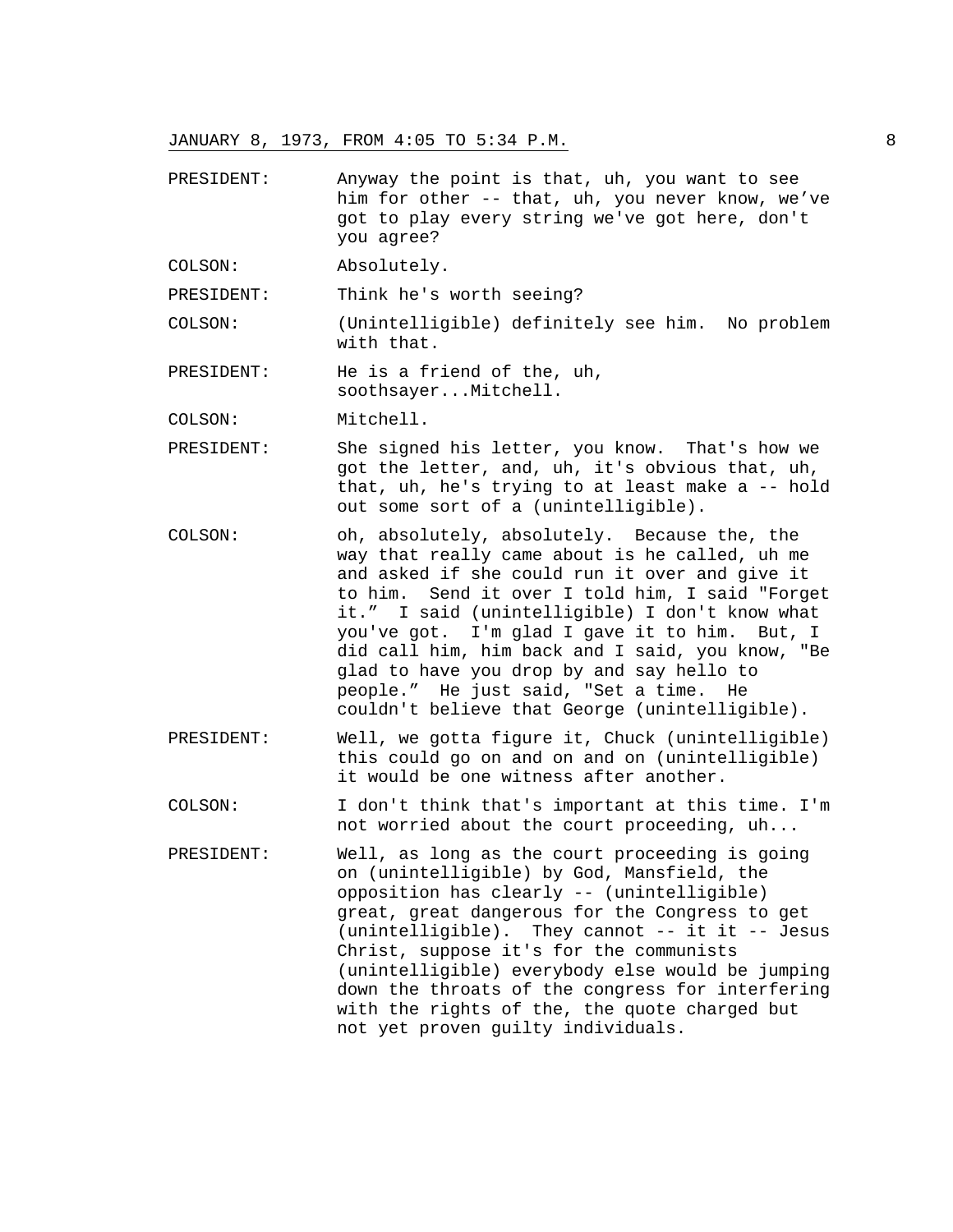COLSON: Look at Ellsberg.

PRESIDENT: Look at Manson case. You remember what I said about that? Christ, that's a, now what the hell is this? Where is the, where is the single standard here, Chuck?

- COLSON: Well, this is, uh, this is, this is the classic case of the double standard. There isn't been, except for Bill Buckley, one single iota of sympathy for these fellows, none at all.
- PRESIDENT: Well, the point is, too, it isn't just the sympathy the point is, the point is there hasn't been any outrages about whether they're guilty or not, no cry of outrage raised about the Congress meddling in their civil rights. God damn it, the Congress goes forward with an investigation while they are still in -- I think that's why the court proceeding has its advantage. As long as that court proceeding is on, the Congress should keep its God-damn hands off.

COLSON: Well --

PRESIDENT: I think some of our guys up there have got to do that, they've got to say that.

COLSON: (Unintelligible).

PRESIDENT: Or will they?

COLSON: No, I think they will. I think, uh, they have been relatively silent on this and that's just as well because at this point let's not throw

PRESIDENT: Democrats.

COLSON: Democrats into the wash here. Uh

PRESIDENT: Yeah, but Mansfield's not optimum on this.

COLSON: Yeah, but that was Watergate written quite some time ago. (Unintelligible).

PRESIDENT: Oh, was it? Is that so?

COLSON: He wrote that letter back in November. Just released it. I think the reason he released it frankly was to, uh...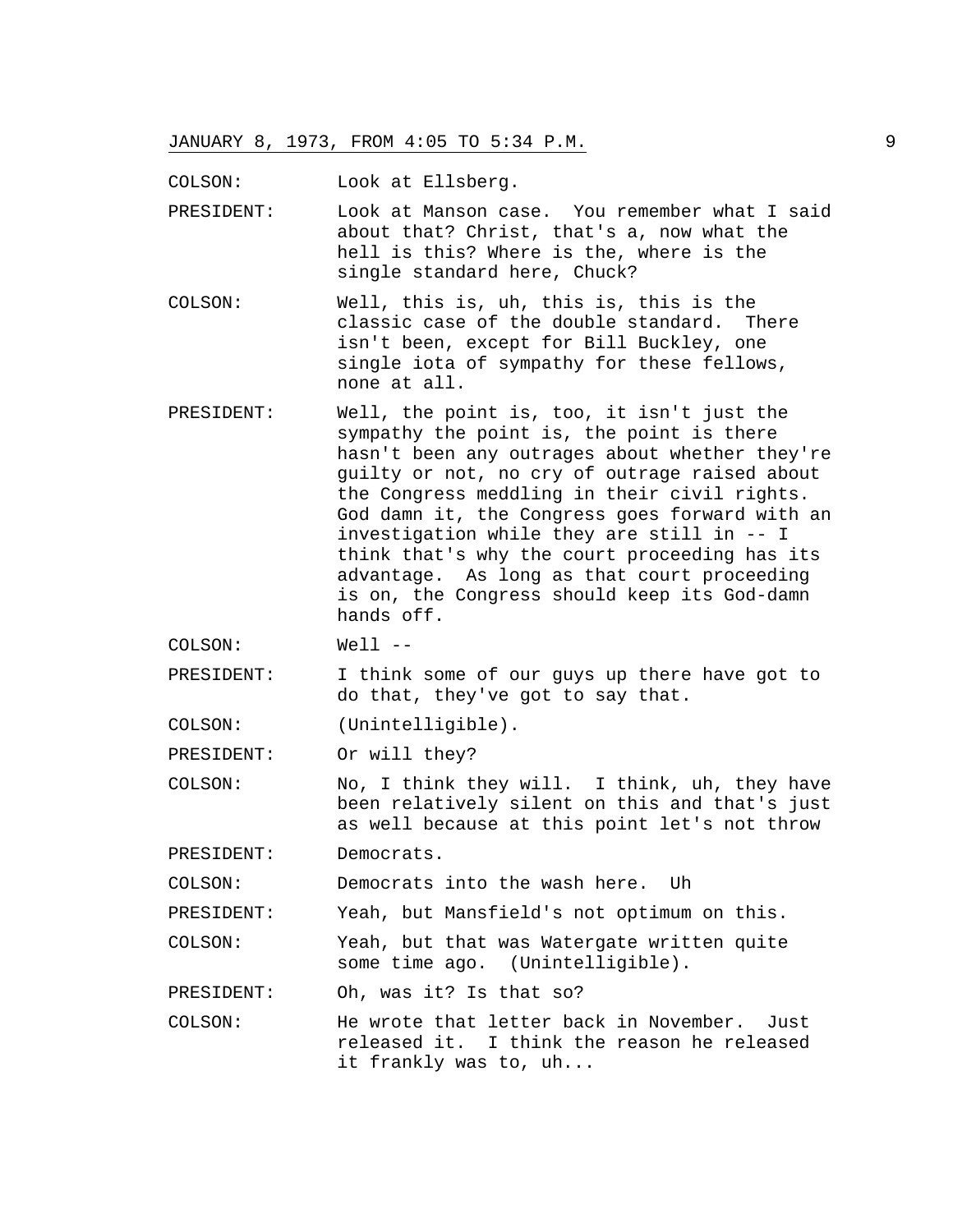PRESIDENT: Take Teddy off the hook.

COLSON: Yeah, take Teddy off the hook, and also, it was kind of a warning that you'd better have an open trial. And, uh I think the timing of that was, was more, uh, designed, not to let us think we could get away with being able to suppress, uh without complications, suppress (unintelligible) because throughout the (unintelligible).

PRESIDENT: (Unintelligible) Sweetheart. Yeah.

COLSON: That's right.

PRESIDENT: (Laughs) unfortunately, unfortunately. We're not that way. Can you imagine the way Johnson would have handled it?

COLSON: Yeah. I can.

PRESIDENT: Yeah.

COLSON: The U.S. Attorney would, would get off his fanny (snap fingers) like that or told to. Just take a little tip. (Unintelligible).

- PRESIDENT: (Unintelligible). Well, I don't know -- we can't control that show. I don't -- we can't get away. (Unintelligible).
- COLSON: I don't think so.

PRESIDENT: No.

COLSON: No, the stake will be sort of stalemate.

PRESIDENT: That's what it amounts to basically. That's all Watergate. And incidentally we'll survive it.

COLSON: Oh, sure.

PRESIDENT: I just don't believe that as time goes on -- I think people can tire of it too. The Watergate thing can hang around like ITT and I think you get tired of ITT.

COLSON: Terribly, terribly.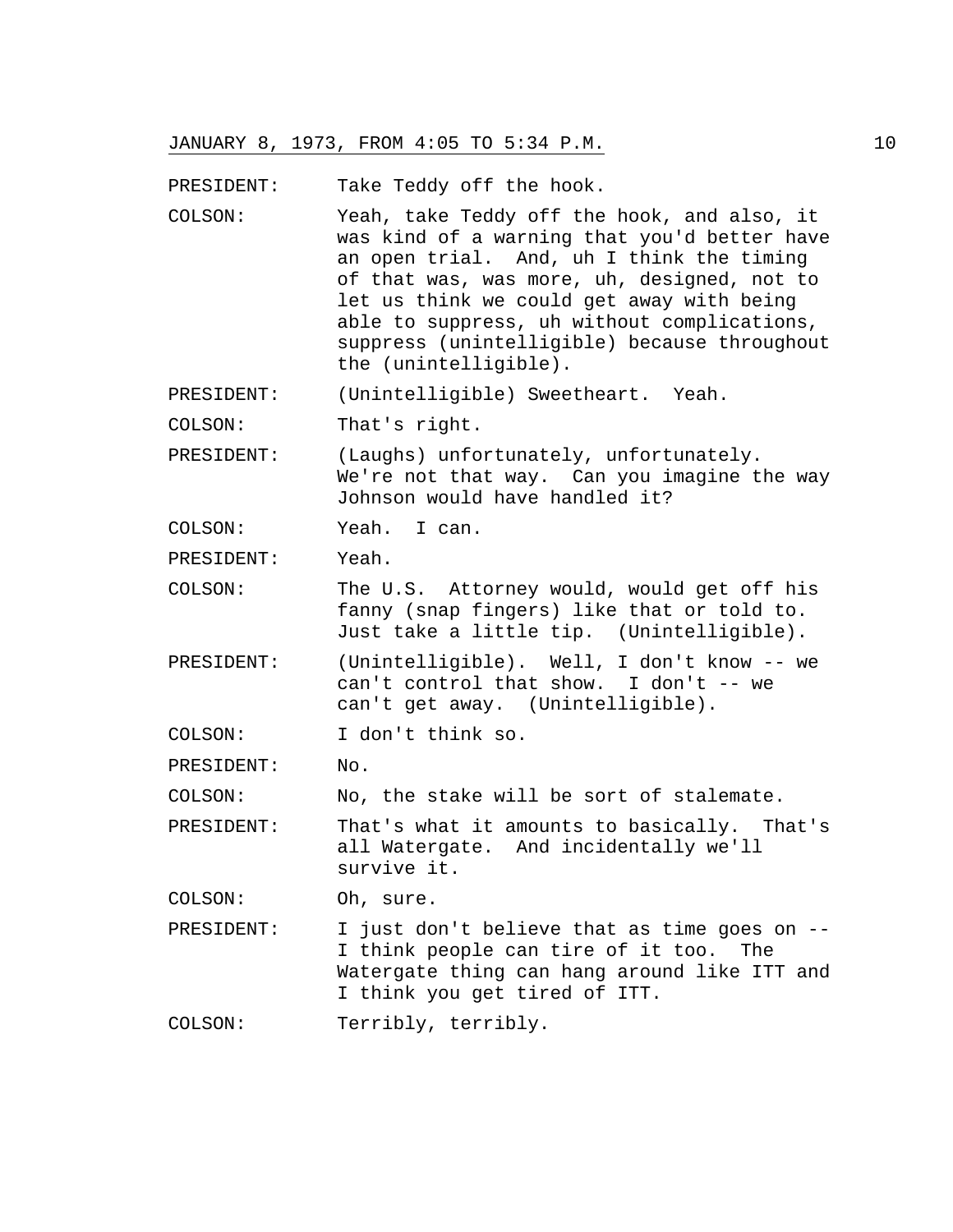PRESIDENT: You think so?

COLSON: Yes, I do. I think they'll develop the Watergate probe on this, unless they get a big name. If they do that it's a different story so be it.

PRESIDENT: What do you think, if they get big names, the big name denies it but, that's what happened in Africa, uh, but you really must be (unintelligible) to fix somebody. That must be very basically a hearsay proposition all, all up and down the line from what I--. Well, now you told me that. I just sensed it, what the hell -- at least Mitchell was that smart. He was close to it but not in it directly.

COLSON: No.

PRESIDENT: No, they can't

COLSON: This is perjury.

PRESIDENT: Perjury that's a damn hard rap to prove. (Unintelligible).

COLSON: (Unintelligible).

PRESIDENT: We did it with Hiss. Well, I'll tell ya, it ain't easy. You gotta get it; they haven't got that kind of evidence on Mitchell, Jackies(?) uh, or anybody else. Have they?

COLSON: No, I don't think that -- I don't know who the hell -- I keep finding that difficult because case on this (unintelligible/**REMOVED**).

PRESIDENT: You fight from (unintelligible). I don't know what to fight.

COLSON: No, well, I think if they get to the stage where they are volunteering and the Senate gets really serious really concerned about about putting them on television. Complicates the justice. That's one of the things I get most concerned with him and that was last week was the (unintelligible) agreeing to drop certain counts of Hunt's indictment in exchange for a guilty plea on three counts.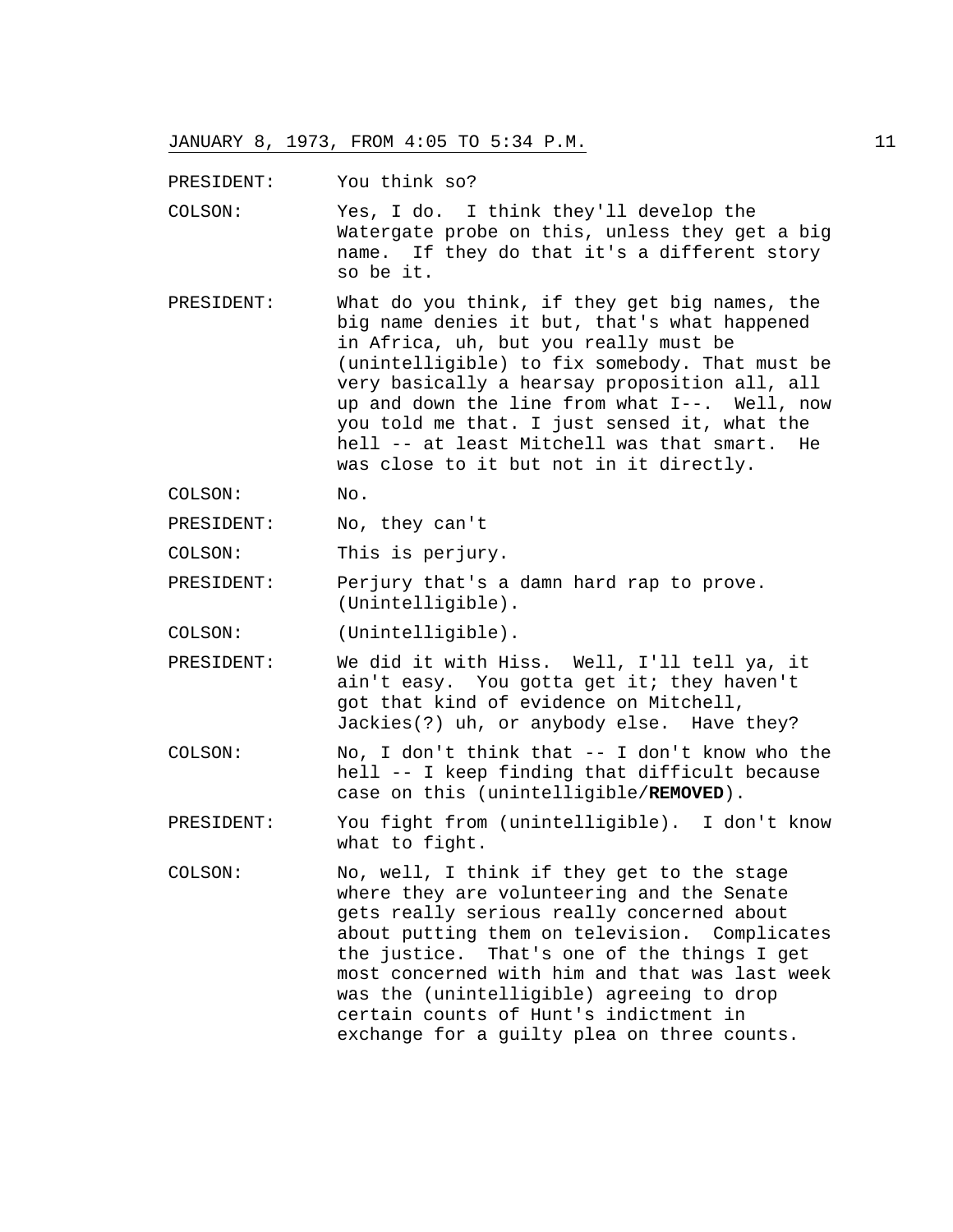PRESIDENT: They did do that?

COLSON: Yes, but you see, that precludes him from taking jeopardy on two different counts. Therefore, he couldn't refuse to accept congressional immunity (unintelligible) even though it may be given immunity, but the 5th ammendment says I can't be forced to testify against myself (unintelligible). Iam not questioning they way duty is (unintelligible).

PRESIDENT: Oh, you fight that right through?

COLSON: Yeah.

PRESIDENT: And, if necessary you say I want to --

COLSON: I mean, Bittman, Bittman's admitting he can take that one to the Supreme Court.

PRESIDENT: You don't want -- a hell of a (unintelligible).

- COLSON: (Unintelligible) will probably pass enough time, so that by then he will have serve his sentence.
- PRESIDENT: I don't think that's -- I don't know (Unintelligible).
- COLSON: Teddy's in an awkward position. They way it looks we can't him. It's hard to figure about this.

PRESIDENT: Oh, did he?

- COLSON: Yes sir. Yesterday, in the Washington Post (we ran an apartment page)? to go through the (unintelligible), just takes a jackhammer to attract.
- PRESIDENT: (Unintelligible) I've read that one chapter --
- COLSON: Yeah. Fantastic. I was going to tell you to take that (unintelligible) right now. This gal was under that portrait in the Barbados report.
- PRESIDENT: He may be destroyed before he gets off the ground, Chuck.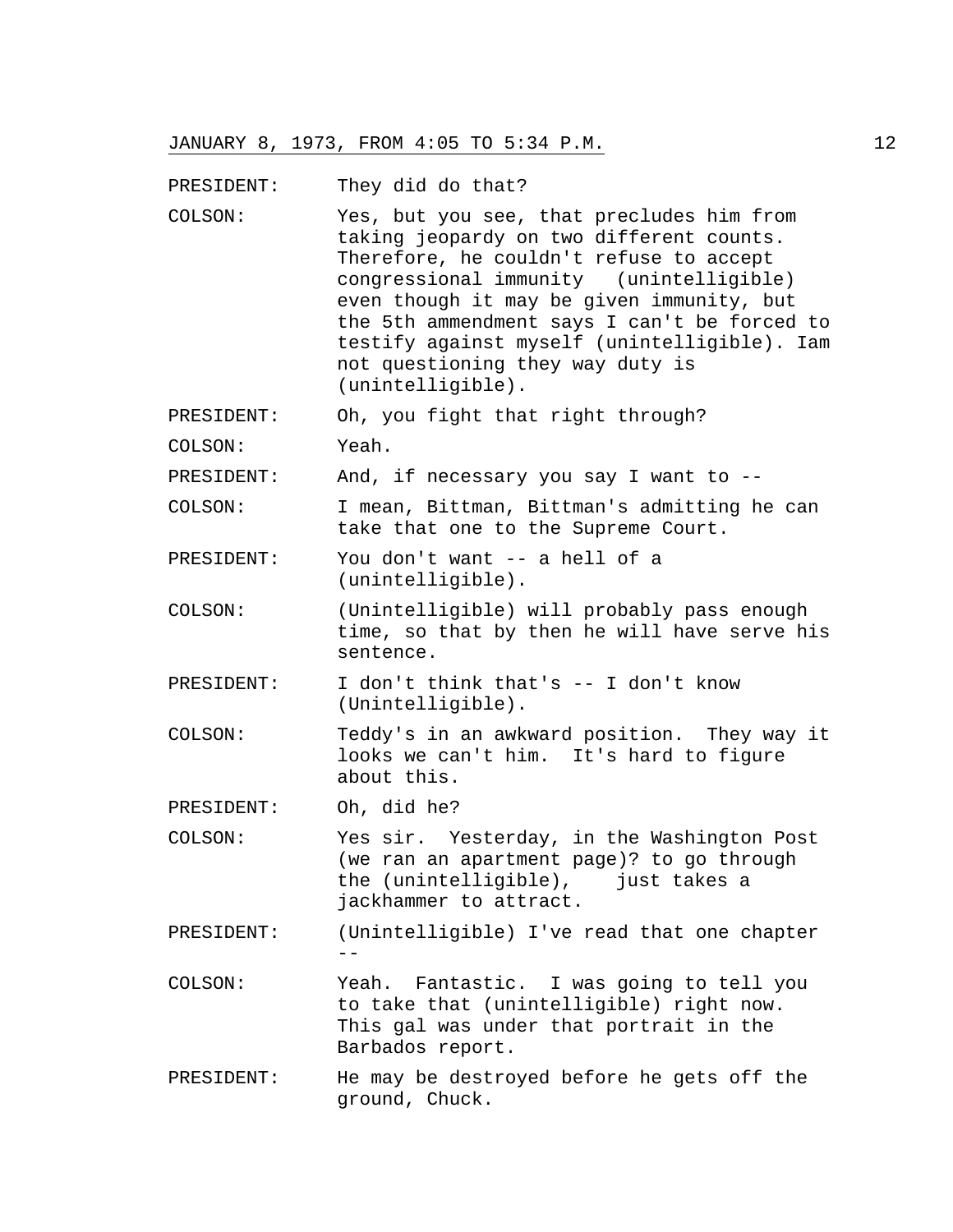COLSON: Yeah, I think so. I think Dave Kennedy may be (unintelligible)...

PRESIDENT: But you see come in in the first chapter. (Unintelligible).

COLSON: (Unintelligible) run into it.

PRESIDENT: Well, that's what you're doing.

(Privileged material deleted) (There is more here on Sept. 21 clean-up copy).

PRESIDENT: Let me tell you, uh, one thing, the, uh, that your President is working on (unintelligible) looks good now. (Pause) The Watergate thing goes too far and we start getting investigated for it, we will have to, uh, get out and get everybody's (unintelligible) on it. Uh, the uh, Johnson bugging of the President for example, last summer. Now you talk about bugging the Democratic Committee and failing that, for example, and bugging a candidate for President the last two weeks of the campaign...

COLSON: Or close to it.

PRESIDENT: ...by the FBI.

COLSON: Yeah.

PREPSIDFNT: ...by the FBI. Deke DeLoach did it. Johnson brought him (unintelligible). Deke DeLoach has told Mitchell and Hoover had told Mitchell (unintelligible). The question is whether or not Mitchell will say that and whether he believed Deke DeLoach (unintelligible) job. Liddy is a former FBI man and he discussed that with Mark Felt and said I was ready to do it. He said, under oath? Would he mind doing it?

COLSON: He worked for John Kennedy.

PRESIDENT: Well, I don't mind (unintelligible) but I just say, just say forget you heard it. But I heard they're going to play for keeps.

COLSON: Well, there's another thing that has to be brought out too, and that is if we get really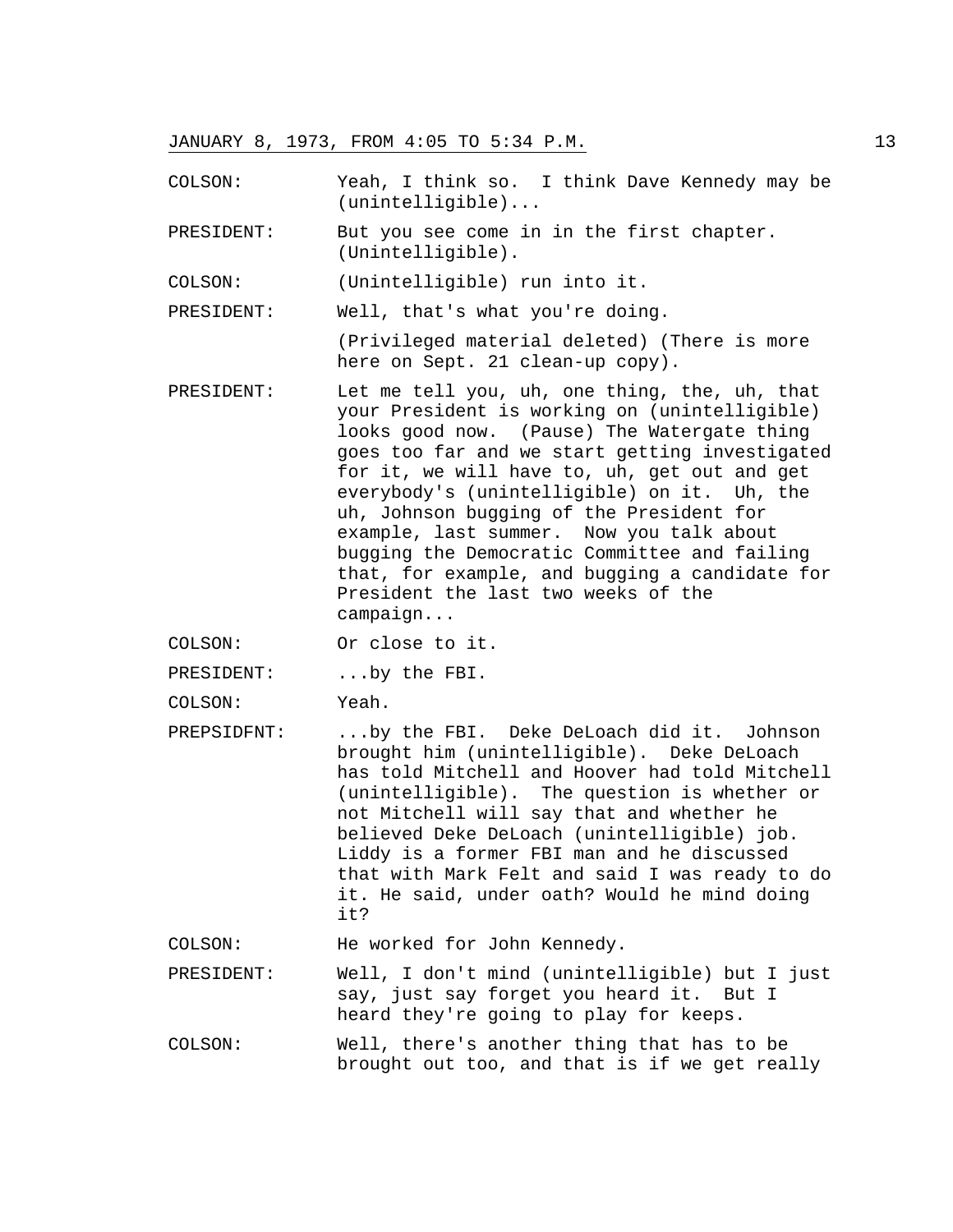COLSON: in thick, and if the going gets rough in

- (Continued) Congress -- I don't know whether it will, you know. The court proceeding is going to run its course, and that's beyond our control ' the country's control. Then I think we've got to prepare, be go all they we are going to be (unintelligible) is floating around. Birch Bayh (unintelligible/**REMOVED**) security money (unintelligible/**REMOVED**).
- PRESIDENT: (Unintelligible/**REMOVED**) can we (unintelligible/**REMOVED**). Well, I just don't know. I just don't know. If we did, why have we done it before.
- COLSON: Well, because Clark Mollenoff run a whole series on Birch Bayh's funding. I think kind of look the other way. The Justice Department -- but those were (unintelligible).
- PRESIDENT: Statute of limitations problem. (Unintelligible). I don't know. But anyway we've got that on the (unintelligible). I don't know how (unintelligible). How do we get such stuff out, (unintelligible).
- COLSON: With Kennedy, when Kennedy said (unintelligible).

PRESIDENT: that I don't know about. But that's one story.

COLSON: The point is that the only way that those guys (unintelligible) they really (unintelligible).

- PRESIDENT: But the point is, but let me, but let me say, having that in mind, would you not agree, though that, that the Johnson thing would indicate to you that the President of the United States (unintelligible) would, uh -- I would frankly hope and wish we could add that half of the problem -- I would like for it to happen. Although maybe it was better that it not happen. Because Johnson, Johnson cannot deny that it happened.
- COLSON: Just knowing Johnson, I wonder if he actually saw the need to call up Marvin Watson and say Marvin you get DeLoach's ass over here and tell him what you want done. (Unintelligible). Regardless, it doens't matter whether it was someone close to Johnson or Johnson.